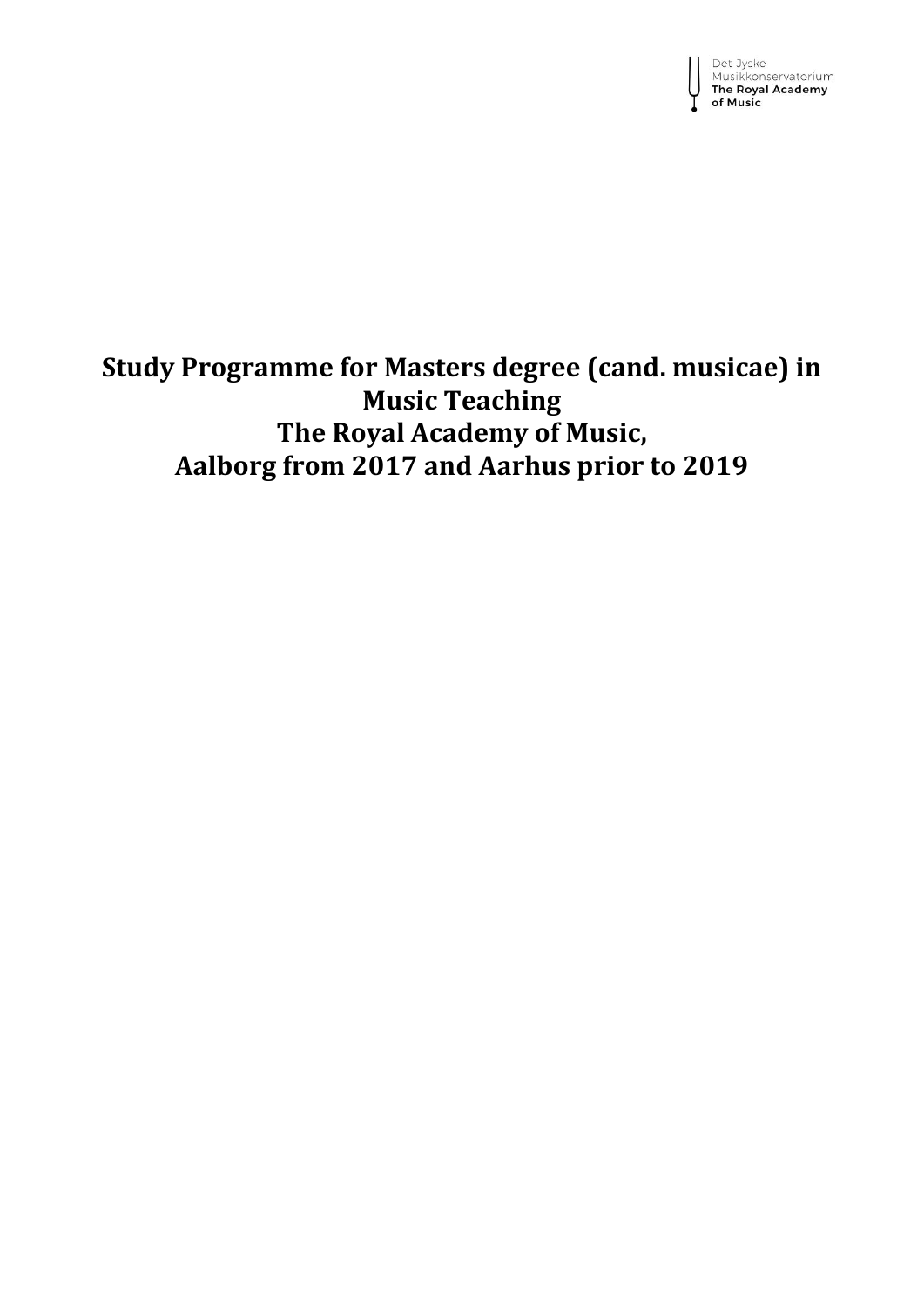

## **1. The name of the degree in Danish and English**

The Masters degree gives the right to use the Danish title "Cand. Musicae" (Music Teaching). In English: Master of Music (MMus) (Music Teaching) This is followed by a definition of the field of specialization, e.g. cand. musicae (Composition, Electronic Music) corresponding to MMus (Composition, Electronic Music).

## **2. Credits**

The study programme is credited with 120 ECTS points.

## **3. Entrance requirements**

See under the individual course programme.

## **4. Aims**

The Masters degree in Music Teaching at the Royal Academy of Music is a post-graduate 2-year artistic and pedagogical course, which in certain areas is based on research. The course is centred on a globalized study environment with international study elements. Masters students broaden their knowledge, skills and qualifications in relation to Bachelor students so that as graduates they can initiate and run musical projects and educational courses. Based on their qualifications, graduates can fulfil highly qualified functions in the field of work. The study programme will also provide a basis for further studies either as a soloist or a researcher. The study is completed with an independent Masters project.

After a Masters degree the students will have acquired the following:

## **Knowledge and insight**

- Music knowledge which in certain areas is based on internationally acclaimed artistic and pedagogical praxis, entrepreneurial activities, and leading research within relevant subject areas. - Understanding of, and reflective ability on, music knowledge, plus the ability to identify artistic and pedagogical challenges and issues.

### **Skills**

- Mastery of methods, tools, and modes of expressions within the subject of music, and mastery of general skills for working in the music world.

- Ability to assess and select among methods and tools within the subject of music and to set up relevant models for solutions and make qualified and considered artistic and pedagogical choices.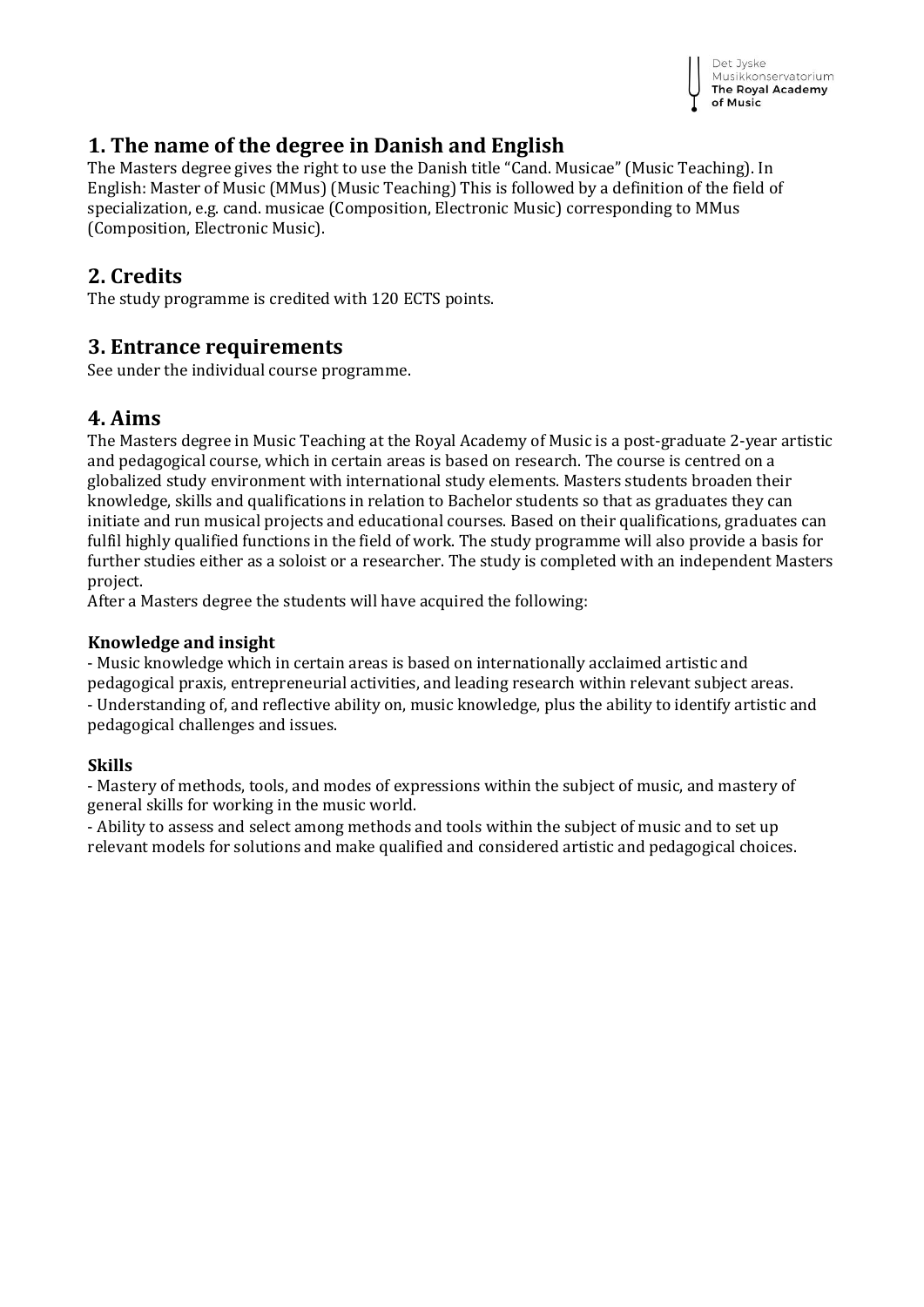- Ability to manage communication activities within the subject of music and discuss professional music issues with both peers and non-specialists.

### **Qualifications**

- Ability to handle complex and unpredictable creative challenges in the development and activities in the life of a musician in a globalized world.

- Ability to initiate independently and lead musical interaction and cross-curricular cooperation, as well as to accept professional responsibility.

- Ability to take responsibility for own learning needs, possibilities for specialization, and creative development potentials, as well as ability to structure own time and efforts.

## **5. Course content and learning aims:**

The Masters degree in Music Teaching includes a number of different lines, each marked by a special combination of subjects covering the following three major subject areas:

**The Main Area, learning aims (81 ECTS)**. On completion of their Main Area studies Masters graduates have:

o Specialized knowledge of artistic and technical praxis, as well as specialized and internationally accepted knowledge of relevant pedagogical, didactic, and psychological theories, concepts, and methods.

o Understanding of, and reflective ability on, praxis and choice of methodology as regards personal artistic development, also in relation to teaching and communication courses.

o Mastery of advanced teaching skills as well as musical and technical skills and modes of expression. o Mastery of critical and analytical approaches to music and musical praxis.

o Ability to assess and choose among pedagogical methods and tools and to set up relevant models for solutions and make qualified and considered artistic choices.

o Ability to manage musical and teaching enterprises and to discuss music and professional problems with both peers and non-specialists.

o Ability to manage complex and unpredictable creative challenges in teaching processes as well as in their musicianship in a globalized world.

o Ability to independently set up and lead musical ensemble playing and cross-curricular cooperation in the role of musician and teacher.

o Ability to act professionally in accordance with ethics and responsibility.

o Ability to be independently responsible for personal learning needs, possibilities of specialization, and creative development potentials, as well as the ability to structure time and efforts.

**Entrepreneurial Skills, learning aims (9 ECTS):** On completion of their Entrepreneurial Skills study Masters graduates have:

o Specialized knowledge of the world of music and the arts in an international context.

o Understanding of, and reflective ability on, professional praxis and the complex relations between the agents in the music world.

o Ability to manage programme planning and communication with a view to working in the world of music.

o Ability to assess challenges and issues as regards personal career and to set up relevant models of solutions and make qualified and considered career choices.

o Ability to manage the communication of their personal profile and the discussion of professional issues with peers, audiences, and media agents.

o Ability to manage complex and creative challenges as regards the world of music and the arts in a globalized world.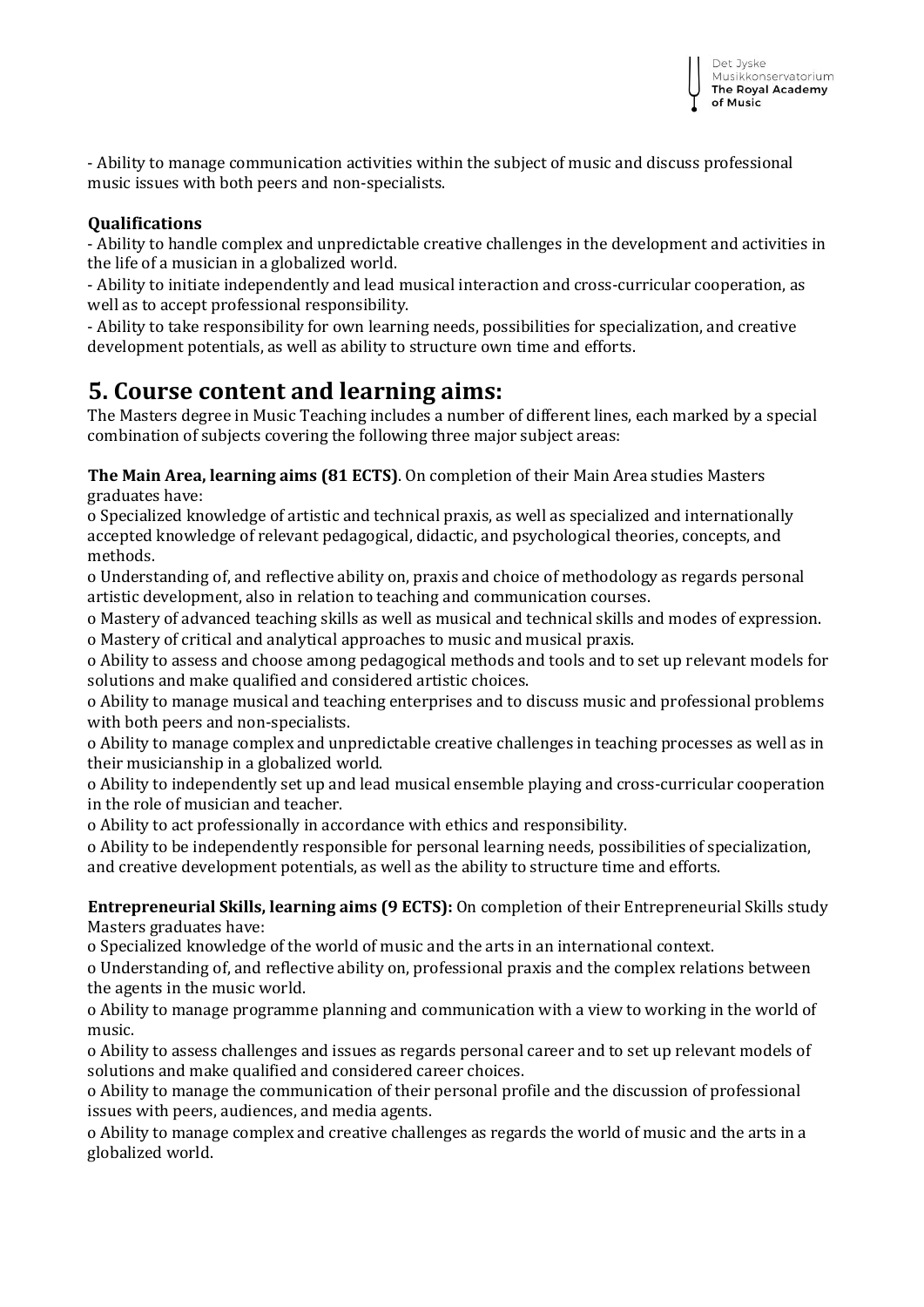o Ability to independently initiate and lead various professional and cross-curricular contexts and cooperation.

o Ability to be independently responsible for personal creative development potentials in a professional career context.

**The Masters Project, learning aims (30 ECTS**): On completion of their project Masters graduate have:

o Specialized knowledge of praxis, methods, and theory within the chosen project area.

o Understanding of, and reflective ability on praxis, methods, and theories as regards the project. o Mastery of relevant methods, tools, and modes of expression in a creative, practising and/or educational activity.

o Ability to independently and critically identify project-relevant knowledge and to assess, set up, and choose among project-related solution models.

o Ability to communicate and discuss the project with peers and non-specialists as well as to communicate the results in speech and writing.

o Ability to manage complex and creative challenges with regard to the project work.

o Ability independently to find relevant partners and enter into a critical and professional cooperation in musical and/or cross-curricular activity.

o Ability to independently take responsibility for personal learning needs and development potentials with regard to setting up and implementing a realistic time schedule.

The ECTS distribution among the three subject areas is common for all the lines, but there may be variations in the ECTS distribution in a few of the subject areas in certain semesters. The table below makes clear which ECTS sections are mandatory and thus common to all courses. The variation possibility is there to ensure that the subject-relevant progression is planned most efficiently for each individual course.

# **Masters degree in music teaching**

# **cand.musicae (music teaching)**

**ECTS**

|                        | 1. sem. | 2. sem. | 3. sem. 4. sem. |    | total |
|------------------------|---------|---------|-----------------|----|-------|
| Main Subject           |         |         |                 |    |       |
| Entrepreneurial skills | 3       | 3       | 3               |    | 9     |
| Masters project        |         |         |                 |    | 30    |
| total                  | 30      | 30      | 30              | 30 | 120   |

The content and plan for each of the courses is described in a special study plan containing all the aims for each subject, teaching forms, work structures, examinations etc.

It is the responsibility of the board of studies to ensure that the current study plans are in agreement with the present description of the courses